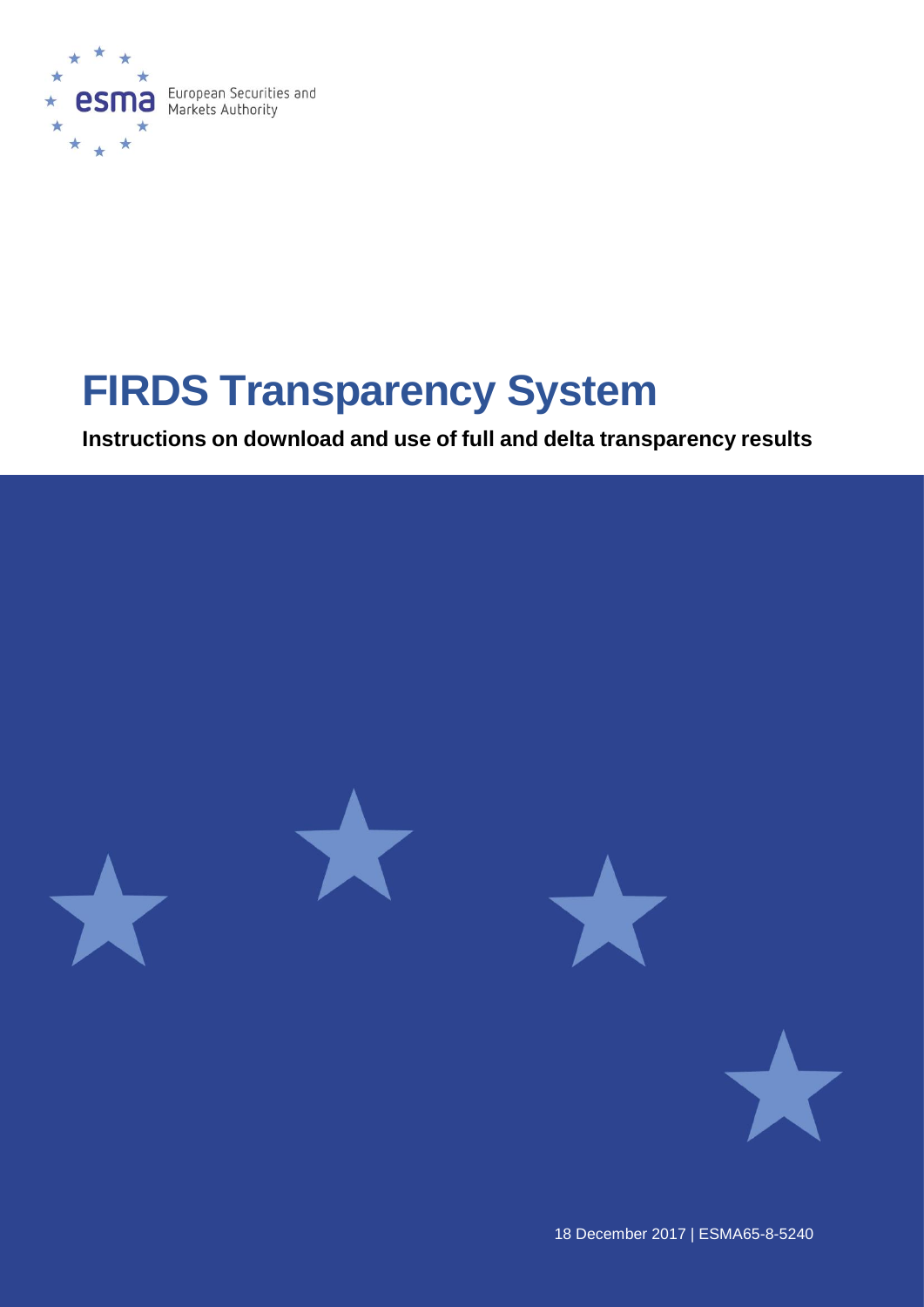

#### **Document control:**

| <b>Version</b> | Date '     | <b>Author</b> | <b>Comments</b> |
|----------------|------------|---------------|-----------------|
|                | 18/12/2017 | <b>ESMA</b>   |                 |

#### **Reference documents:**

| <b>Ref</b>                              | <b>Title</b>                                                                                                                                                                                                                                                                                                                                                                                                                                                                                                                                                                                                  | <b>Version</b> | <b>Author</b>                           | <b>Date</b> |
|-----------------------------------------|---------------------------------------------------------------------------------------------------------------------------------------------------------------------------------------------------------------------------------------------------------------------------------------------------------------------------------------------------------------------------------------------------------------------------------------------------------------------------------------------------------------------------------------------------------------------------------------------------------------|----------------|-----------------------------------------|-------------|
| RTS <sub>1</sub>                        | <b>COMMISSION DELEGATED</b><br>REGULATION (EU) 2017/587 of 14 July<br>2016 supplementing Regulation (EU) No<br>600/2014 of the European Parliament and<br>of the Council on markets in financial<br>instruments with regard to regulatory<br>technical standards on transparency<br>requirements for trading venues and<br>investment firms in respect of shares,<br>depositary receipts, exchange-traded<br>funds, certificates and other similar<br>financial instruments and on transaction<br>execution obligations in respect of certain<br>shares on a trading venue or by a<br>systematic internaliser | 1              | European<br>Commission /<br><b>ESMA</b> | 31/03/2017  |
| RTS <sub>2</sub>                        | <b>COMMISSION DELEGATED</b><br>REGULATION (EU) 2017/583 of 14 July<br>2016 supplementing Regulation (EU) No<br>600/2014 of the European Parliament and<br>of the Council on markets in financial<br>instruments with regard to regulatory<br>technical standards on transparency<br>requirements for trading venues and<br>investment firms in respect of bonds,<br>structured finance products, emission<br>allowances and derivatives                                                                                                                                                                       | 1              | European<br>Commission /<br><b>ESMA</b> | 31/03/2017  |
| <b>Reporting</b><br><b>Instructions</b> | FIRDS Transparency System - Reporting<br>Instructions                                                                                                                                                                                                                                                                                                                                                                                                                                                                                                                                                         | 1.1            | <b>ESMA</b>                             | 12/06/2017  |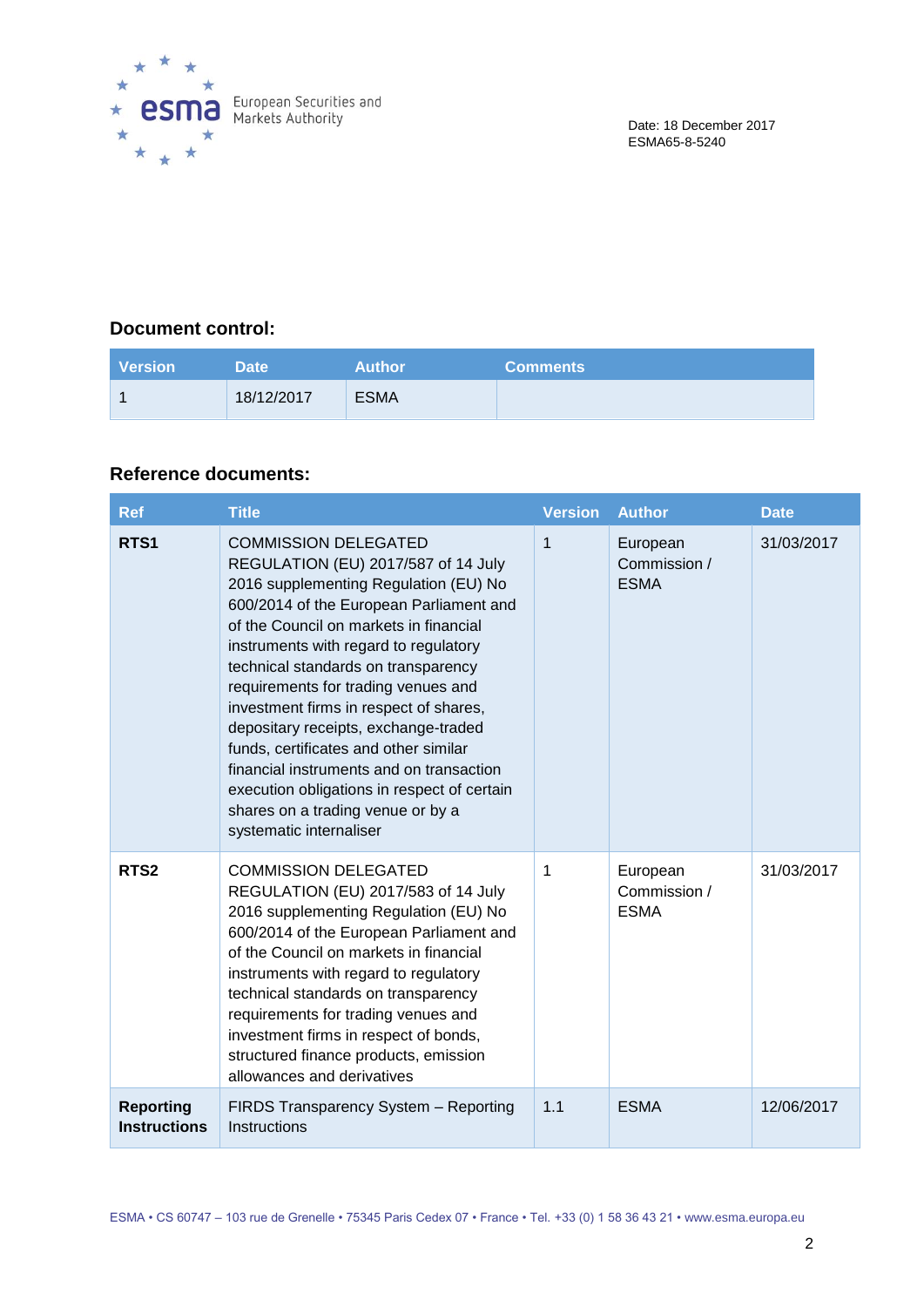

## **Table of Contents**

| 1              |     |                                                                                            |
|----------------|-----|--------------------------------------------------------------------------------------------|
|                | 1.1 |                                                                                            |
|                | 1.2 |                                                                                            |
|                | 1.3 |                                                                                            |
| $\overline{2}$ |     | Description of the transparency calculation results files generated by the FIRDS system  5 |
|                | 2.1 |                                                                                            |
|                | 2.2 |                                                                                            |
|                | 2.3 |                                                                                            |
| 3              |     | Instructions to download full and delta transparency results files from ESMA website  7    |
|                | 3.1 |                                                                                            |
|                | 3.2 |                                                                                            |
|                | 3.3 |                                                                                            |
|                | 3.4 |                                                                                            |
|                | 3.5 |                                                                                            |
| 4              |     |                                                                                            |
|                | 4.1 | Calculation results files for equity instruments (FULECR and DLTECR files)  10             |
|                | 4.2 | Calculation results files for non-equity instruments (FULNCR and DLTNCR files) 11          |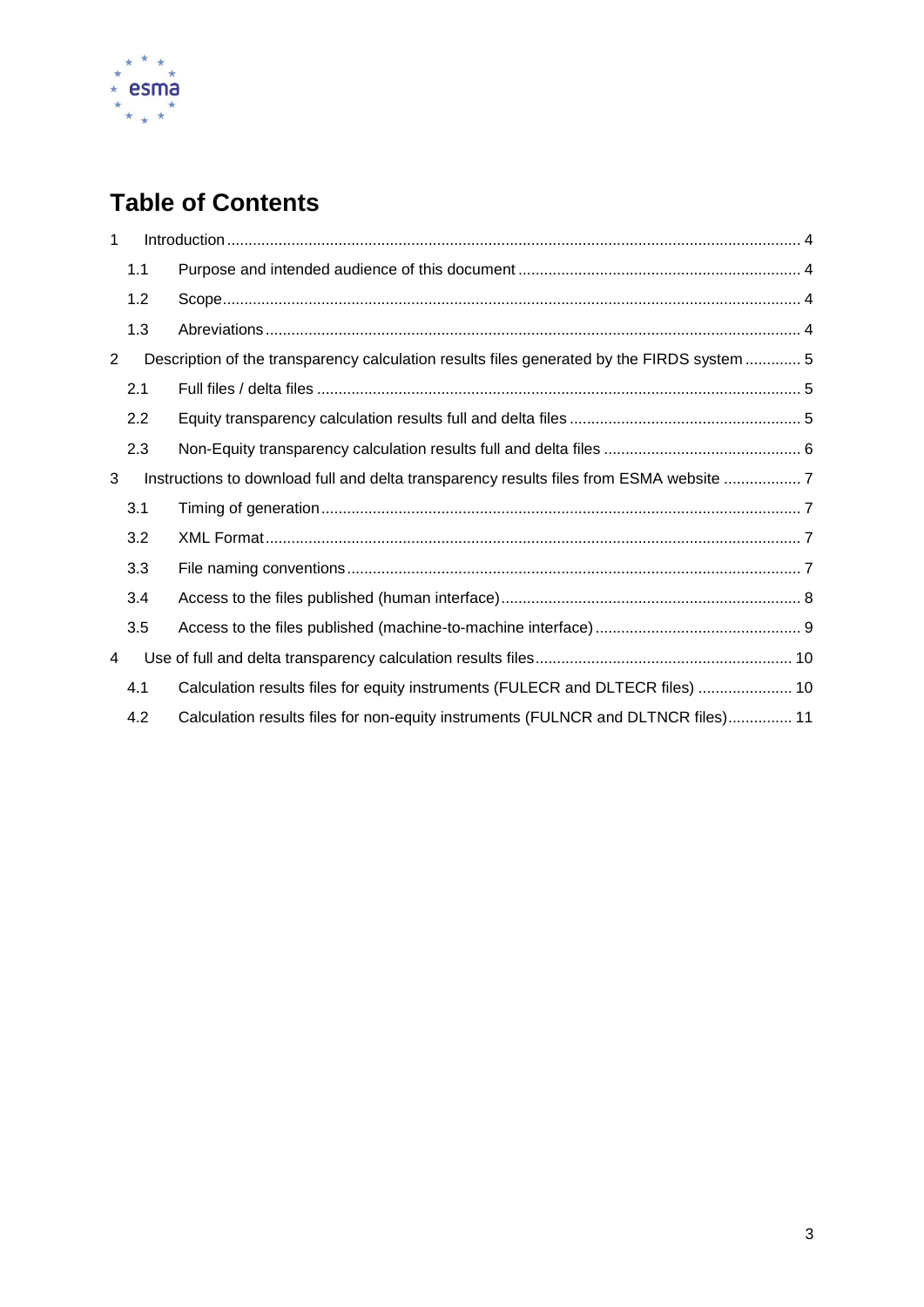

#### <span id="page-3-0"></span>**1 Introduction**

#### <span id="page-3-1"></span>**1.1 Purpose and intended audience of this document**

- 1. The purpose of this document is to provide details on the files containing transparency calculation results that ESMA will be publishing, how to access them, and how to use them.
- 2. The intended audience are the EU market participants and National Competent Authorities that need to make use of the results of transparency calculations for the purpose of MiFIR.

#### <span id="page-3-2"></span>**1.2 Scope**

3. The scope of this document is the files published on ESMA website and containing transparency calculations results.

#### <span id="page-3-3"></span>**1.3 Abreviations**

| <b>Acronym</b> | <b>Definition</b>                    |  |
|----------------|--------------------------------------|--|
| <b>RM</b>      | <b>Regulated Market</b>              |  |
| <b>MTF</b>     | <b>Multilateral Trading Facility</b> |  |
| <b>OTF</b>     | <b>Organised Trading Facility</b>    |  |
| SI             | Systematic Internaliser              |  |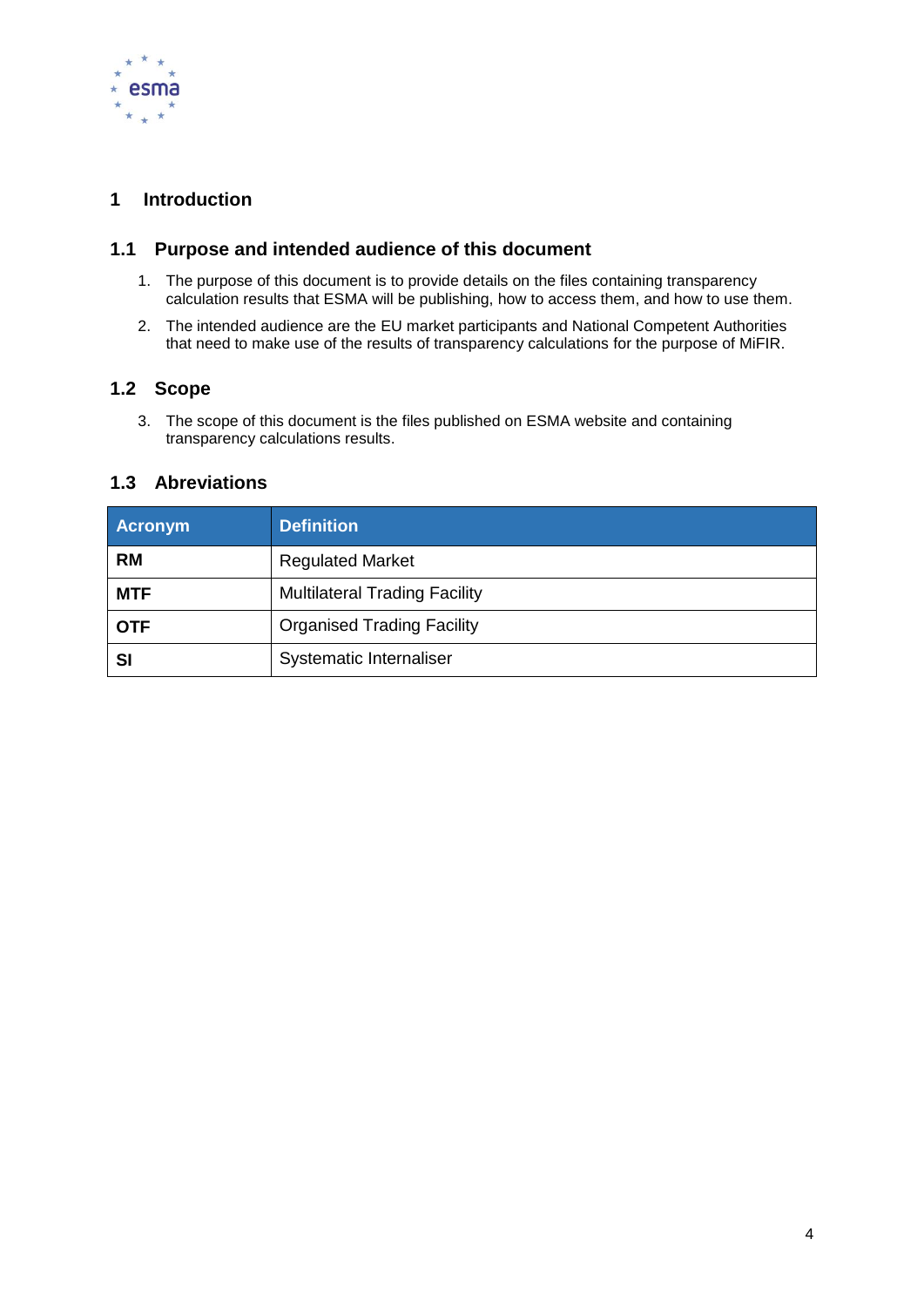

## <span id="page-4-0"></span>**2 Description of the transparency calculation results files generated by the FIRDS system**

#### <span id="page-4-1"></span>**2.1 Full files / delta files**

- 4. The system makes transparency calculation results available in the form of machine-readable files:
	- a. **Full files**: the equity (resp. non-equity) full files contain transparency calculation results for all equity (resp. non-equity) instruments for which the system has performed calculations. For each ISIN and Reporting Period, the file contains the latest version of the calculations performed by the system. Records older than 18 months are removed from the full files.
	- b. **Delta files**: the equity (resp. non-equity) delta files contain the transparency calculation results for which a change has occurred since the generation of the previous set of files, e.g. in the following situations
		- i. Calculations have been produced for a new instrument;
		- ii. Updated data has been received for the instrument;
		- iii. A non-equity instrument is getting closer to its maturity date, and as a result its time-to-maturity bucket changes and the instrument now belongs to a different non-equity sub-class;
		- iv. Calculation results have been updated following a specific action from a NCA User, or from an ESMA Data Manager.
- 5. Given the high volume of data, the files are split in several, in particular when they exceed 500,000 records, or based on the first letter of the CFI code in the case of the full files.

#### <span id="page-4-2"></span>**2.2 Equity transparency calculation results full and delta files**

- 6. Equity transparency calculation results files contain, for each ISIN:
	- a. A flag indicating whether the instrument is liquid<sup>1</sup>;
	- b. The average daily turnover<sup>2</sup>;
	- c. If the instrument is liquid, the average value of transactions<sup>3</sup>;
	- d. If the instrument is liquid, the Standard Market Size (SMS)<sup>4</sup>;
	- e. The average daily number of transactions<sup>5</sup>;
	- f. The total number of transactions executed $6$

<sup>1</sup> BizData/Pyld/Document/FinInstrmRptgEqtyTradgActvtyRslt/EqtyTrnsprncyData/Lqdty

<sup>2</sup> BizData/Pyld/Document/FinInstrmRptgEqtyTradgActvtyRslt/EqtyTrnsprncyData/Sttstcs/AvrgDalyTrnvr

<sup>3</sup> BizData/Pyld/Document/FinInstrmRptgEqtyTradgActvtyRslt/EqtyTrnsprncyData/Sttstcs/AvrgTxVal

<sup>4</sup> BizData/Pyld/Document/FinInstrmRptgEqtyTradgActvtyRslt/EqtyTrnsprncyData/Sttstcs/StdMktSz

<sup>5</sup> BizData/Pyld/Document/FinInstrmRptgEqtyTradgActvtyRslt/EqtyTrnsprncyData/Sttstcs/AvrgDalyNbOfTxs

<sup>6</sup> BizData/Pyld/Document/FinInstrmRptgEqtyTradgActvtyRslt/EqtyTrnsprncyData/Sttstcs/TtlNbOfTxsExctd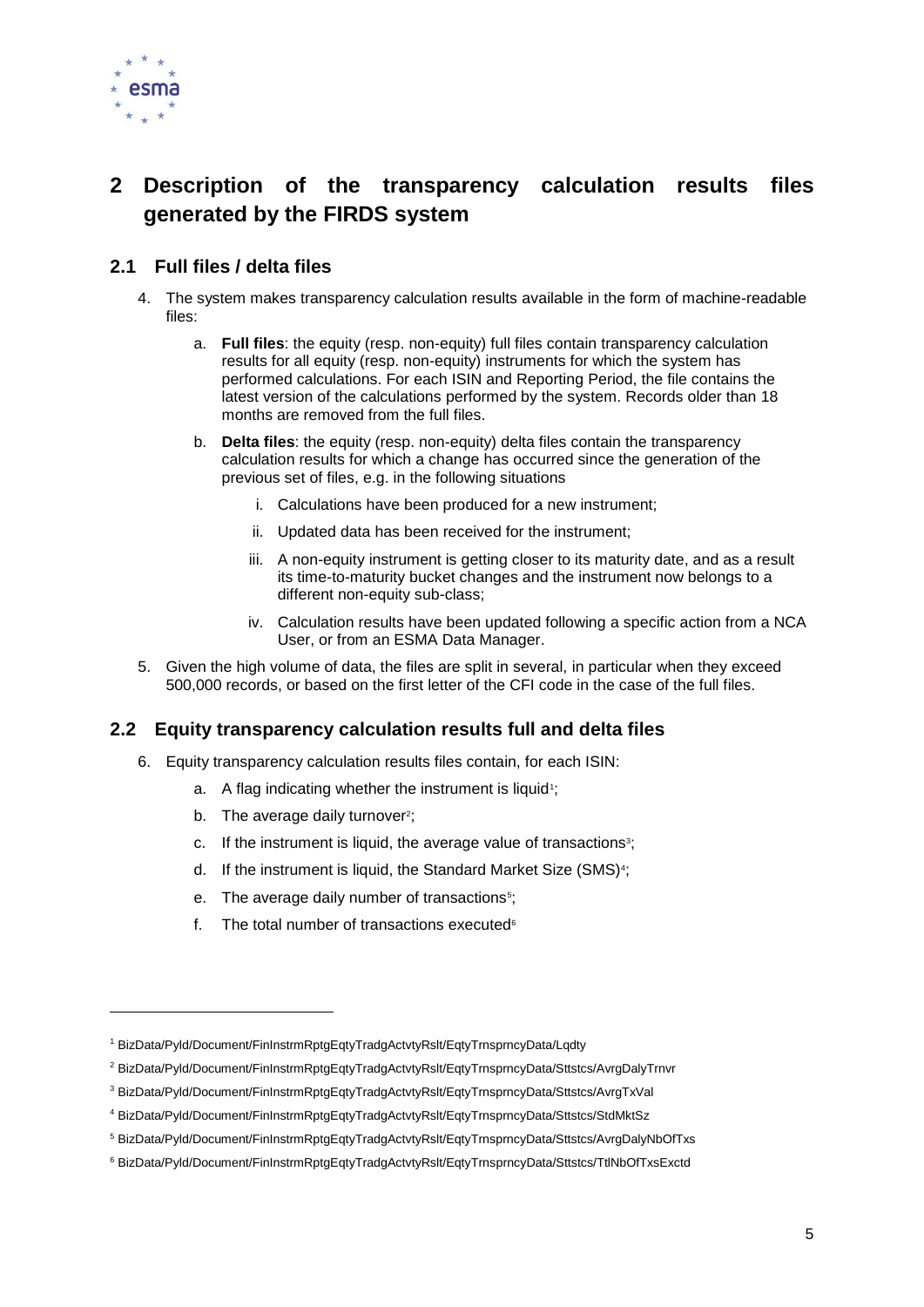

- g. The total volume of transactions executed<sup>7</sup>
- h. The most relevant market in terms of liquidity for the purpose of MiFIR Art.4(1)(a)<sup>8</sup>
- i. For shares and depositary receipts, the average daily number of transactions on the most relevant market in terms of liquidity<sup>9</sup>;
- j. The Reporting Period describing the period of trading activity taken into account in order to derive the results.<sup>10</sup>

#### <span id="page-5-0"></span>**2.3 Non-Equity transparency calculation results full and delta files**

- 7. Non-Equity transparency calculation results files contain, for each ISIN:
	- a. A flag indicating whether the instrument is liquid<sup>11</sup>;
	- b. The pre-trade Large-In-Scale threshold (LIS)<sup>12</sup>;
	- c. The post-trade Large-In-Scale threshold (LIS)<sup>13</sup>;
	- d. Pre-trade Size-Specific-to-the-Instrument threshold (SSTI)14;
	- e. Post-trade Size-Specific-to-the-Instrument threshold (SSTI)<sup>15</sup>;
	- f. The Reporting Period describing the period of trading activity taken into account in order to derive the results<sup>16</sup>.
- 8. LIS and SSTI thresholds are expressed in EUR (under element <Amt>) except for emission allowances and derivatives on emission allowances, where they are expressed in tons of carbon dioxid (under element <Nb>).

- <sup>9</sup> BizData/Pyld/Document/FinInstrmRptgEqtyTradgActvtyRslt/EqtyTrnsprncyData/RlvntMkt/AvrgDalyNbOfTxs
- <sup>10</sup> BizData/Pyld/Document/FinInstrmRptgEqtyTradgActvtyRslt/EqtyTrnsprncyData/RptgPrd/FrDtToDt

<sup>7</sup> BizData/Pyld/Document/FinInstrmRptgEqtyTradgActvtyRslt/EqtyTrnsprncyData/Sttstcs/TtlVolOfTxsExctd

<sup>8</sup> BizData/Pyld/Document/FinInstrmRptgEqtyTradgActvtyRslt/EqtyTrnsprncyData/RlvntMkt/Id

<sup>11</sup> BizData/Pyld/Document/FinInstrmRptgNonEqtyTradgActvtyRslt/NonEqtyTrnsprncyData/Lqdty

<sup>12</sup> BizData/Pyld/Document/FinInstrmRptgNonEqtyTradgActvtyRslt/NonEqtyTrnsprncyData/PreTradLrgInScaleThrshld

<sup>13</sup> BizData/Pyld/Document/FinInstrmRptgNonEqtyTradgActvtyRslt/NonEqtyTrnsprncyData/PstTradLrgInScaleThrshld

<sup>&</sup>lt;sup>14</sup> BizData/Pyld/Document/FinInstrmRptgNonEqtyTradgActytyRslt/NonEqtyTrnsprncyData/PreTradInstrmSzSpcfcThrshld

<sup>15</sup> BizData/Pyld/Document/FinInstrmRptgNonEqtyTradgActvtyRslt/NonEqtyTrnsprncyData/PstTradInstrmSzSpcfcThrshld

<sup>16</sup> BizData/Pyld/Document/FinInstrmRptgNonEqtyTradgActvtyRslt/NonEqtyTrnsprncyData/RptgPrd/FrDtToDt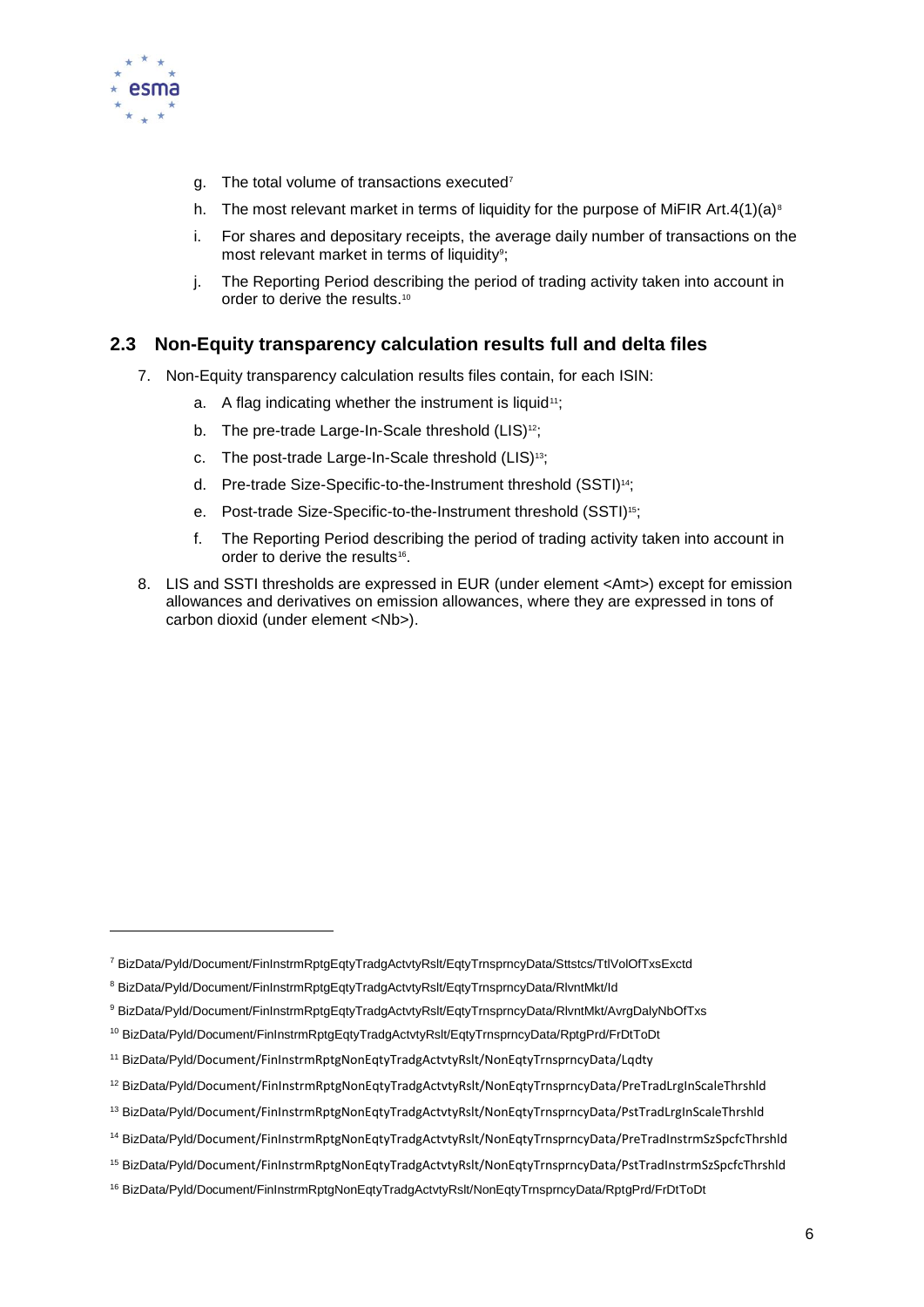

## <span id="page-6-0"></span>**3 Instructions to download full and delta transparency results files from ESMA website**

#### <span id="page-6-1"></span>**3.1 Timing of generation**

- 9. The files published by ESMA on its website are generated:
	- a. on a weekly basis for the Full Files (every Saturday)
	- b. on a daily basis for the Delta Files ; in case there is no change to publish on that day, no delta file is generated.

#### <span id="page-6-2"></span>**3.2 XML Format**

10. The transparency calculation results files produced by FIRDS are structured as follows:

- a. Encapsulation of a Business Application Header (BAH), and a Payload as per XML Schema head.003.001.01.xsd
- b. The Business Application Header is generated as per XML Schema head.001.001.01\_ESMAUG\_1.0.0.xsd
- c. The payload is generated as per XML Schema

DRAFT6auth.044.001.01\_ESMAUG\_DATECR\_1.0.0.xsd for Equity calculation results full files (FULECR) and delta files (DLTECR) and

DRAFT5auth.045.001.01\_ESMAUG\_DATNCR\_1.0.0.xsd for Non-Equity calculation results full files (FULNCR) and delta files (DLTNCR)

11. Link to XML Schema: [https://www.esma.europa.eu/sites/default/files/library/2016-](https://www.esma.europa.eu/sites/default/files/library/2016-_annex_2_firds_transparency_xml_schema.zip) [\\_annex\\_2\\_firds\\_transparency\\_xml\\_schema.zip](https://www.esma.europa.eu/sites/default/files/library/2016-_annex_2_firds_transparency_xml_schema.zip)

#### <span id="page-6-3"></span>**3.3 File naming conventions**

12. The full files will follow the following naming convention:

| For Equities:     | FULECR_ <date>_<cfi 1st="" letter="">_<key1>of<key2>.zip</key2></key1></cfi></date> |
|-------------------|-------------------------------------------------------------------------------------|
| For Non-Equities: | FULNCR_ <date>_<cfi 1st="" letter="">_<key1>of<key2>.zip</key2></key1></cfi></date> |

Where:

<Date> =YYYYMMDD.

 $\langle Kev1 \rangle$  = The number of the file in the range produced for that day and that CFI 1st letter. <Key2> = The total number of files produced for that day and that CFI 1st letter.

Examples:

FULECR\_20171104\_E\_1of1.zip FULNCR\_20171104\_D\_1of1.zip FULNCR\_20171104\_O\_1of2.zip FULNCR\_20171104\_O\_2of2.zip

13. The delta file will follow the following naming convention.

| For Equities:     | DLTECR_ <date>_<key1>of<key2>.zip</key2></key1></date> |
|-------------------|--------------------------------------------------------|
| For Non-Equities: | DLTNCR_ <date>_<key1>of<key2>.zip</key2></key1></date> |
| Where:            |                                                        |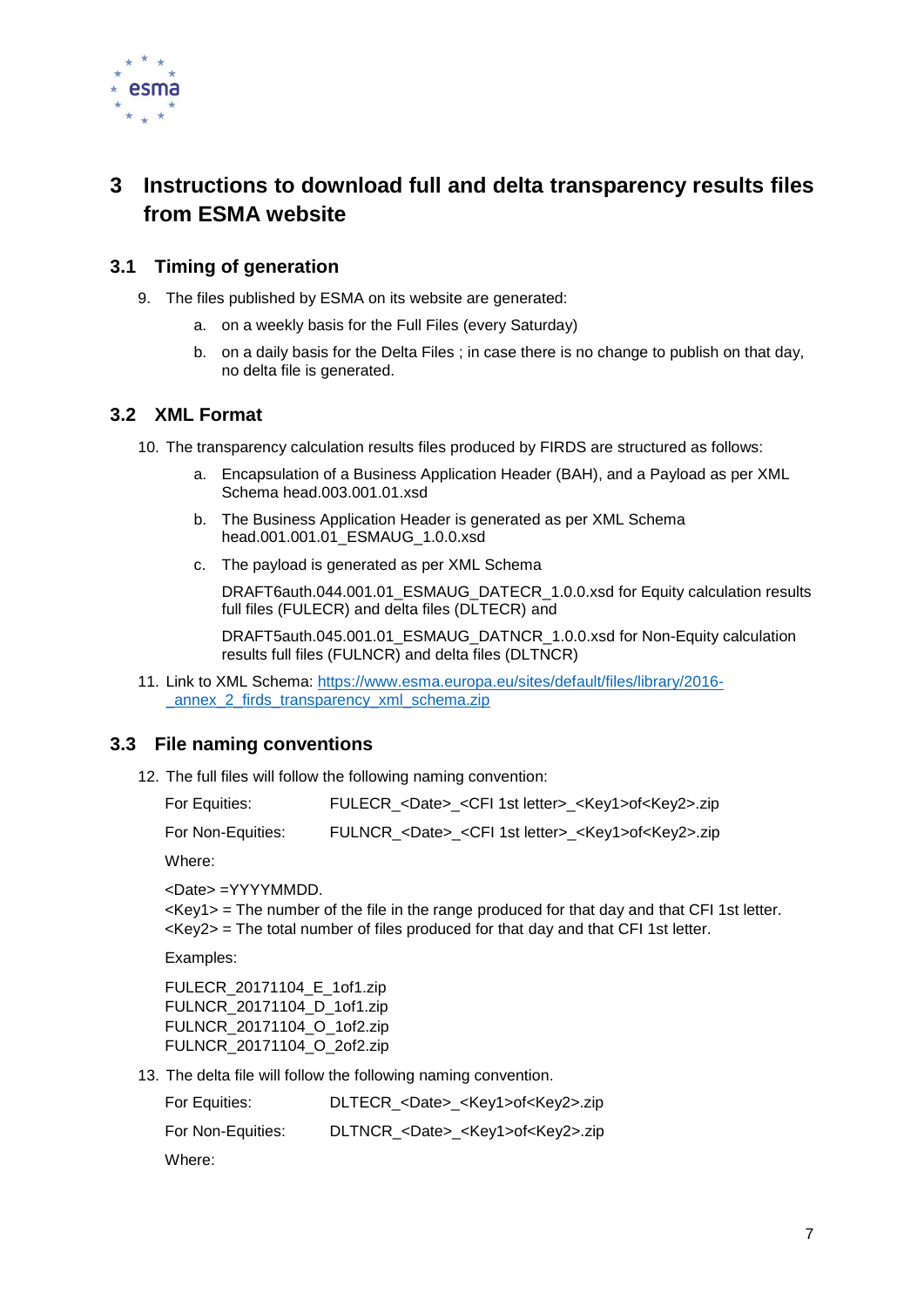

<Date> =YYYYMMDD <Key1> = The number of the file within the range produced for that day. <Key2> = The total number of files produced for that day.

Examples: DLTECR\_20171106\_01of01.zip DLTNCR\_20171106\_01of01.zip

#### <span id="page-7-0"></span>**3.4 Access to the files published (human interface)**

14. Go to<https://registers.esma.europa.eu/publication/> select register "Financial Instrument Transparency System" ; or go directly to

[https://registers.esma.europa.eu/publication/searchRegister?core=esma\\_registers\\_fitrs\\_files](https://registers.esma.europa.eu/publication/searchRegister?core=esma_registers_fitrs_files)

| <b>M</b> Homepage > Financial Instruments Transparency System                                                           |                                                                                                                                                                                                                                           | 画 |
|-------------------------------------------------------------------------------------------------------------------------|-------------------------------------------------------------------------------------------------------------------------------------------------------------------------------------------------------------------------------------------|---|
| <b>Basic information - Register</b><br>Selected Register:<br><b>Financial Instruments</b><br><b>Transparency System</b> | The following kinds of the Transparency Data are available to public, additionally to the Full and Delta Files:<br>Transparency Calculation Results for Equity Instruments<br>Transparency Calculation Results for Non-Equity Instruments |   |
| Q Refine search                                                                                                         |                                                                                                                                                                                                                                           |   |
| Keyword search:                                                                                                         |                                                                                                                                                                                                                                           |   |
| File Type<br>$\times$                                                                                                   |                                                                                                                                                                                                                                           |   |
| $-Select - $                                                                                                            |                                                                                                                                                                                                                                           |   |
| <b>Instruments Type</b><br>$\times$                                                                                     |                                                                                                                                                                                                                                           |   |
| - Select -<br>$\checkmark$                                                                                              |                                                                                                                                                                                                                                           |   |
| <b>Publication Date</b><br>$\times$                                                                                     |                                                                                                                                                                                                                                           |   |
| 闓<br>Ħ                                                                                                                  |                                                                                                                                                                                                                                           |   |
| Select criteria to add:<br>- Select -<br>$\checkmark$                                                                   |                                                                                                                                                                                                                                           |   |
| <b>Filter List</b><br>Clear                                                                                             |                                                                                                                                                                                                                                           |   |

15. Use the Publication Date filter on the left hand side and click on "Filter list" to list all files published within the specified period. Additional filters are available to further refine the list (Full / Delta files, Equity / Non-Equity instruments)

| 衜<br>Homepage > Financial Instruments Transparency System                                 |                                                                                                                        |                                                                                                                 |                               | 画                          |
|-------------------------------------------------------------------------------------------|------------------------------------------------------------------------------------------------------------------------|-----------------------------------------------------------------------------------------------------------------|-------------------------------|----------------------------|
| <b>Basic information - Register</b><br>Selected Register:<br><b>Financial Instruments</b> | Transparency Calculation Results for Equity Instruments<br>Transparency Calculation Results for Non-Equity Instruments | The following kinds of the Transparency Data are available to public, additionally to the Full and Delta Files: |                               |                            |
| <b>Transparency System</b><br>Q Refine search                                             | Items: 1-10 / 241<br>Results per page: 10<br>$\vee$                                                                    |                                                                                                                 |                               |                            |
| Keyword search:                                                                           | File Type                                                                                                              | <b>Instruments Type</b>                                                                                         | <b>Publication Date</b><br>A. | Download Link              |
|                                                                                           | <b>Delta</b>                                                                                                           | <b>Equity Instruments</b>                                                                                       | 2017-12-04                    | DLTECR 20171204 1of1.zip   |
|                                                                                           | Delta                                                                                                                  | Non-Equity Instruments                                                                                          | 2017-12-04                    | DLTNCR 20171204 1of1.zip   |
| File Type<br>$\times$<br>$-$ Select - $\ $ $\vee$                                         | Full                                                                                                                   | Non-Equity Instruments                                                                                          | 2017-12-02                    | FULNCR 20171202 M 1of1.zip |
| <b>Instruments Type</b><br>$\times$                                                       | Full                                                                                                                   | Non-Equity Instruments                                                                                          | 2017-12-02                    | FULNCR 20171202 H 1of1.zip |
| $\checkmark$<br>$-$ Select $-$                                                            | Full                                                                                                                   | <b>Equity Instruments</b>                                                                                       | 2017-12-02                    | FULECR 20171202 S 1of1.zip |
| <b>Publication Date</b><br>$\times$                                                       | Full                                                                                                                   | <b>Equity Instruments</b>                                                                                       | 2017-12-02                    | FULECR 20171202 O 1of1.zip |
| 斷<br>誾                                                                                    | Full                                                                                                                   | <b>Equity Instruments</b>                                                                                       | 2017-12-02                    | FULECR 20171202 D 1of1.zip |
| Select criteria to add:<br>$\checkmark$<br>- Select -                                     | Full                                                                                                                   | <b>Equity Instruments</b>                                                                                       | 2017-12-02                    | FULECR 20171202 R 1of1.zip |
|                                                                                           | Full                                                                                                                   | Non-Equity Instruments                                                                                          | 2017-12-02                    | FULNCR 20171202 S 1of1.zip |
| <b>Filter List</b><br>Clear                                                               | Full                                                                                                                   | <b>Equity Instruments</b>                                                                                       | 2017-12-02                    | FULECR 20171202 C 1of1.zip |
| <b>Display data</b>                                                                       |                                                                                                                        | $\overline{3}$<br>$\overline{4}$                                                                                | 5 6 7  24 25<br>$\sim$ 18     |                            |

16. Click on the Download Link for any of the files returned, in order to download the corresponding file.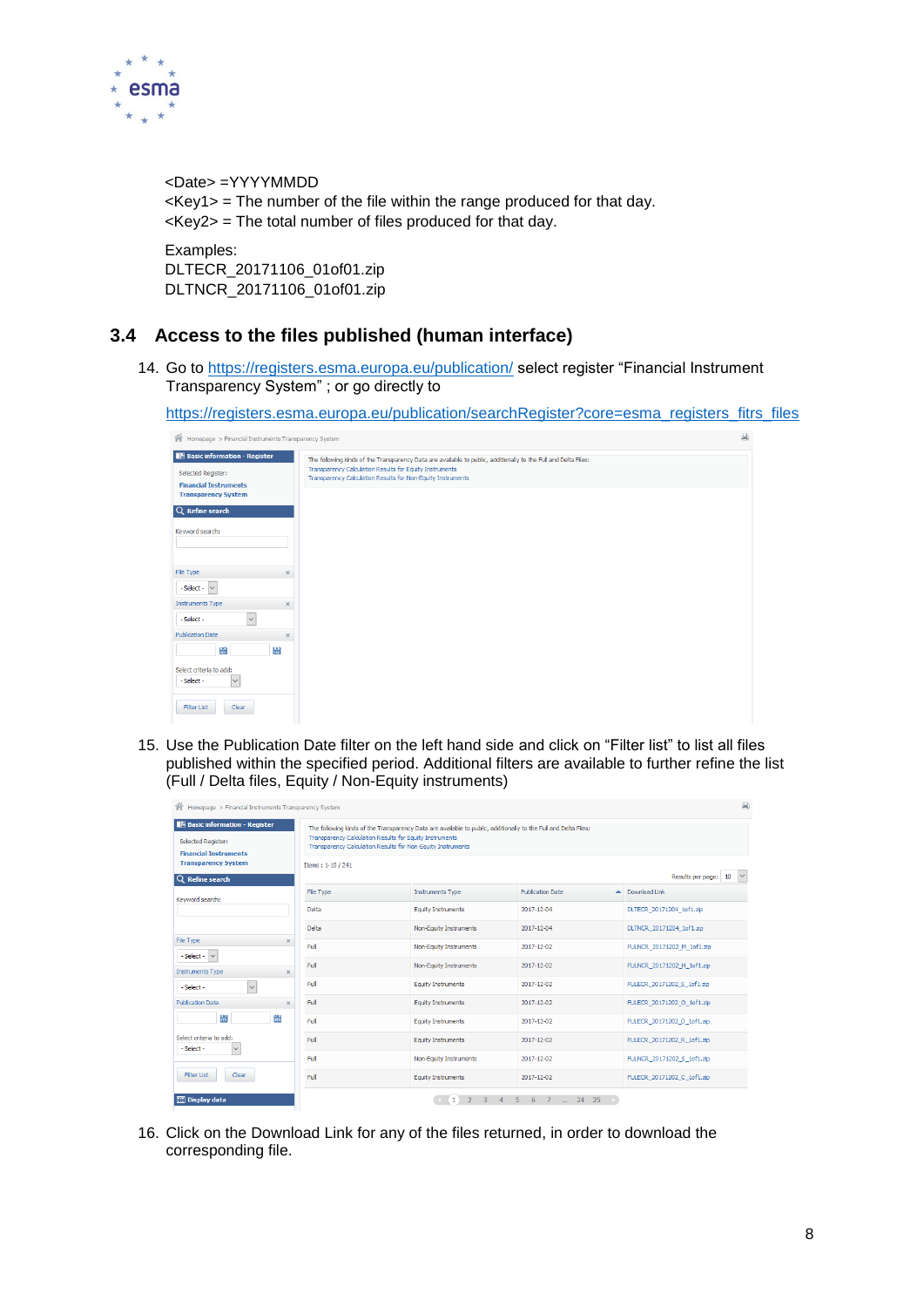

#### <span id="page-8-0"></span>**3.5 Access to the files published (machine-to-machine interface)**

- 17. To support automated download of the files, it is possible to list the files published on a specific date by sending an HTTP request.
- 18. The following HTTP request will return the list of the files published by ESMA on 24 November 2017

[https://registers.esma.europa.eu/solr/esma\\_registers\\_fitrs\\_files/select?q=\\*&fq=creation\\_date:%5B](https://registers.esma.europa.eu/solr/esma_registers_fitrs_files/select?q=*&fq=creation_date:%5B2017-11-24T00:00:00Z+TO+2017-11-24T23:59:59Z%5D&wt=xml&indent=true&start=0&rows=100) [2017-11-24T00:00:00Z+TO+2017-11-24T23:59:59Z%5D&wt=xml&indent=true&start=0&rows=100](https://registers.esma.europa.eu/solr/esma_registers_fitrs_files/select?q=*&fq=creation_date:%5B2017-11-24T00:00:00Z+TO+2017-11-24T23:59:59Z%5D&wt=xml&indent=true&start=0&rows=100)

19. The below table explains each aspect of the above query so that it can be modified as required to meet necessary usage requirements

| <b>Query component</b>                                                      | <b>Description</b>                                                                                                                                                                                                                                                                                                               |
|-----------------------------------------------------------------------------|----------------------------------------------------------------------------------------------------------------------------------------------------------------------------------------------------------------------------------------------------------------------------------------------------------------------------------|
| $q = *$                                                                     | This is the general query part of the request and tells<br>the response to return all columns for a given result if<br>one exists                                                                                                                                                                                                |
| fq=creation_date:%5B2017-11-<br>24T00:00:00Z+TO+2017-11-<br>24T23:59:59Z%5D | fq means the filtered query and supports restricting<br>the data that is being search for. For the filtered<br>query here, we are restricting by date – note both the<br>latest date and earliest date are present and follow<br>the ISO date format. Change the date to look for files<br>from a different day or range of days |
| $wt=xml$                                                                    | Response type e.g. xml, json                                                                                                                                                                                                                                                                                                     |
| indent=true                                                                 | Not necessary but assists to make the output more<br>readable                                                                                                                                                                                                                                                                    |
| $start = 0$                                                                 | The result to start outputting from. 0 works best but<br>any number can be here and corresponds to which<br>set of records to start outputting from                                                                                                                                                                              |
| rows= $100$                                                                 | The number of results to return. Default is 10                                                                                                                                                                                                                                                                                   |

- 20. The combination of start and row is used to assist cycling over the results when multiple results are returned e.g. more than 100. To read a secondary list (100+) change start to 100 and leave rows as 100. The number of records that the query returns is given by attributes of the resultsFound list.
- 21. The response is an XML document. The URL to the files are located under the following XPath:

/response/result/doc/str[@name='download\_link']

22. Note that the number of returned files returned will usually be greater than 1 for a given date.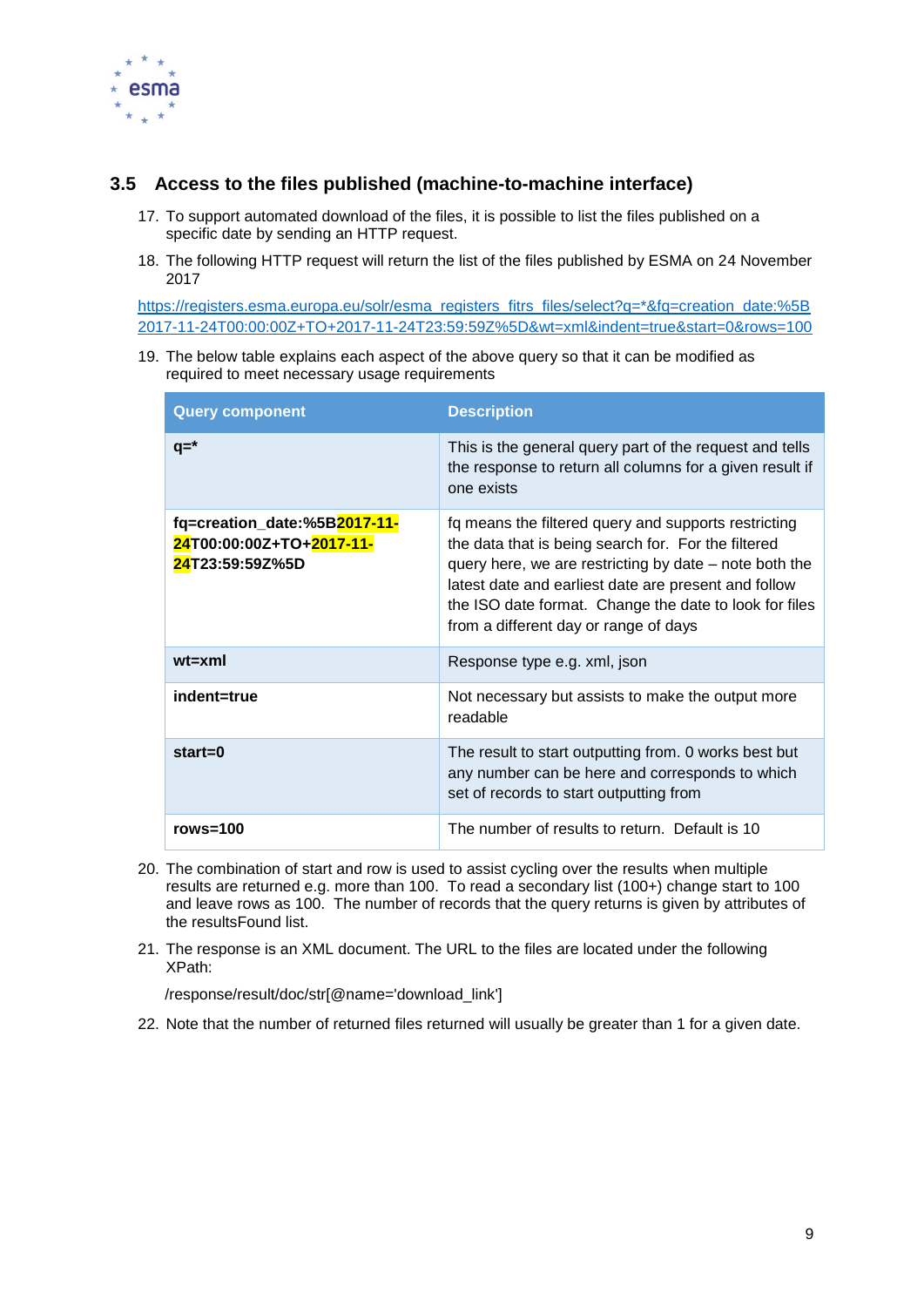

## <span id="page-9-0"></span>**4 Use of full and delta transparency calculation results files**

#### <span id="page-9-1"></span>**4.1 Calculation results files for equity instruments (FULECR and DLTECR files)**

- 23. FULECR / DLTECR records with empty Reporting Period<sup>17</sup> and tagged with "ESTM" methodology<sup>18</sup> correspond to estimates; they apply from the day the instrument starts being traded, until six calendar weeks thereafter.
- 24. FULECR / DLTECR records with a Reporting Period<sup>19</sup> of four calendar weeks and tagged with "FFWK" methodology correspond to calculations produced on the basis of the first four weeks of trading ; they apply from six calendar weeks after the day when the instrument started being traded, until the next yearly calculation<sup>20</sup>. The Reporting Period holds the first four weeks of trading of the instrument, as known by the system at the time of performing the calculations.

| Date of first trade (first day<br>of the Reporting Period) | <b>Four-weeks calculation</b><br>results apply until | <b>First yearly calculation</b>                                 |
|------------------------------------------------------------|------------------------------------------------------|-----------------------------------------------------------------|
| From 3 December year (Y) to<br>2 December year (Y+1)       | 31 March year (Y+2)                                  | Performed in year (Y+2) based<br>on year (Y+1) trading activity |

25. FULECR / DLTECR records with a Reporting Period of a full year (Y) and tagged with "YEAR" methodology correspond to calculations produced on the basis of a year of trading ; they apply from 1 April of year (Y+1) until 31 March of year (Y+2).

| <b>Reporting</b><br>period | <b>Type of</b><br><b>calculation</b>                              | <b>Type of</b><br><b>instrument</b> | <b>Period of application</b>                                                                                                                                                          |
|----------------------------|-------------------------------------------------------------------|-------------------------------------|---------------------------------------------------------------------------------------------------------------------------------------------------------------------------------------|
| Empty                      | <b>Estimates</b>                                                  | Equity / Equity-<br>like            | Liquidity and LIS/SMS thresholds<br>apply from first trading date for six<br>weeks<br>Calculation results may be updated<br>e.g. when refined estimates are<br>provided NCAs or ESMA. |
| Four calendar<br>weeks     | <b>Calculations</b><br>based on first<br>four weeks of<br>trading | Equity / Equity-<br>like            | Liquidity and LIS/SMS thresholds<br>apply from six calendar weeks after<br>the first trading date, until the next<br>yearly calculation as per table 24                               |
| $1$ /Jan/Y $-$<br>31/Dec/Y | Yearly<br>calculations                                            | Equity / Equity-<br>like            | Liquidity and LIS/SMS thresholds<br>apply from 1 April of year $(Y+1)$<br>until 31 March of year $(Y+2)$                                                                              |

26. In summary, FULECR / DLTECR records can be in one of the following cases

<sup>17</sup> No < RptgPrd> element under /BizData/Pyld/Document/FinInstrmRptgEqtyTradgActvtyRslt/EqtyTrnsprncyData

<sup>18</sup> /BizData/Pyld/Document/FinInstrmRptgEqtyTradgActvtyRslt/EqtyTrnsprncyData/Mthdlgy

<sup>19</sup> /BizData/Pyld/Document/FinInstrmRptgEqtyTradgActvtyRslt/EqtyTrnsprncyData/RptgPrd

<sup>&</sup>lt;sup>20</sup> For instruments which start trading before 2/Dec of year Y, the next yearly calculations will be the yearly calculations performed on year (Y+1) and applicable from 1 April (Y+1), whereas for instruments which start trading after 3/Dec of year Y, the next yearly calculations will be those performed on year  $(Y+2)$  and applicable from 1 April  $(Y+2)$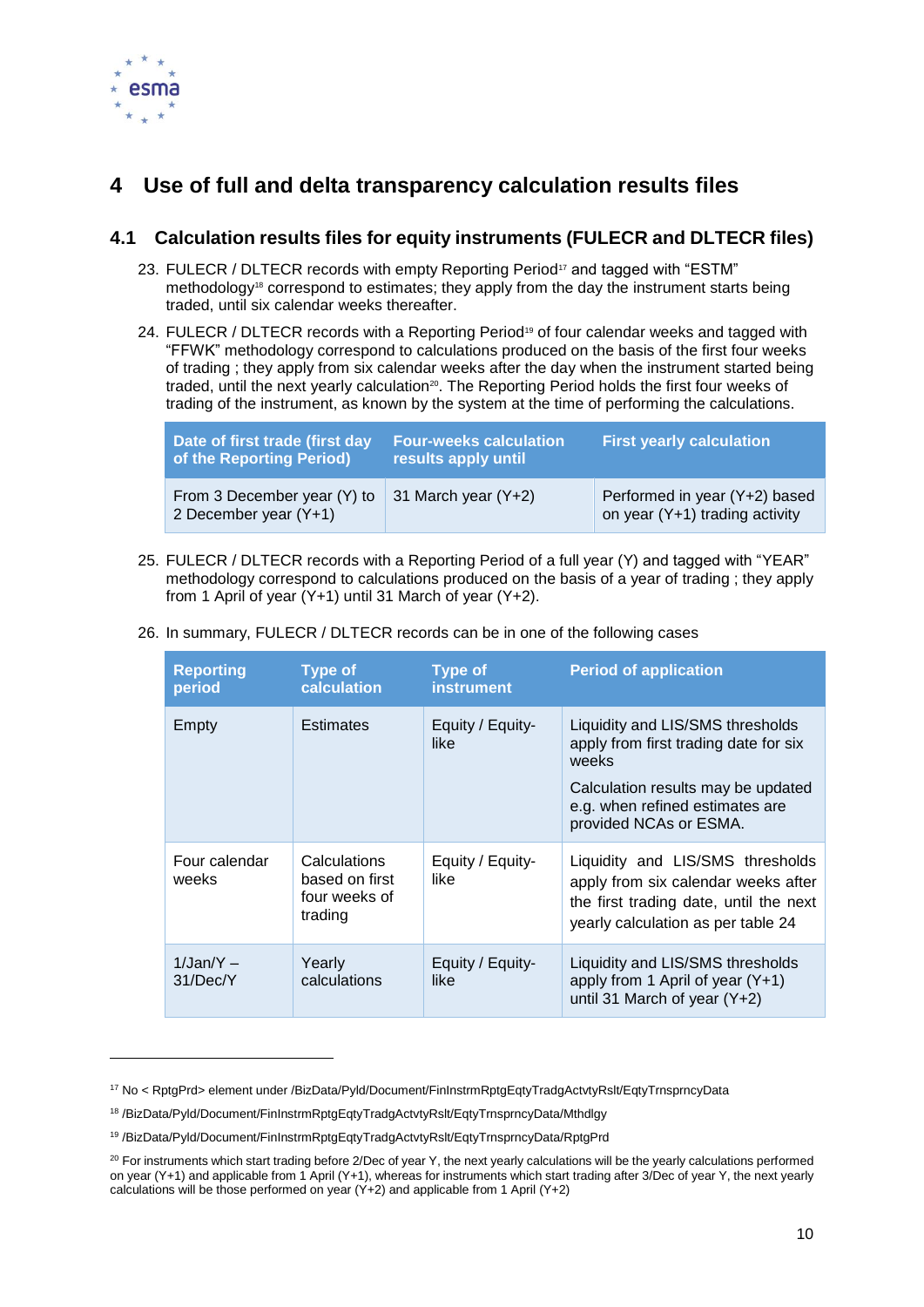

#### <span id="page-10-0"></span>**4.2 Calculation results files for non-equity instruments (FULNCR and DLTNCR files)**

27. For non-equity instruments other than bonds, the system publishes results which correspond to calculations produced on the basis of a year of trading. Reporting Period is a full year (Y), and liquidity results are provided along with LIS / SSTI thresholds. The results apply from 1 June of year (Y+1) until 31 May of year (Y+2).

| <b>Reporting Period</b>  | Period of application of the results  |  |
|--------------------------|---------------------------------------|--|
| $1$ /Jan – 31/Dec year Y | 1/June year $Y - 31/May$ year $(Y+1)$ |  |

- 28. For bond instruments, two different processes with separate timings (quarterly vs yearly) are required for the liquidity assessment on one hand, and for the determination of LIS / SSTI thresholds on the other hand. As a consequence, liquidity and LIS / SSTI thresholds will be found in separate records
	- a. Results which Reporting Period is a full year (Y) correspond to calculations produced on the basis of a year of trading ; for bond instruments, they only hold LIS / SSTI threshold and the liquidity flag is empty. The LIS / SSTI thresholds apply from 1 June of year (Y+1) until 31 May of year (Y+2).

| <b>Reporting Period</b>  | Period of application of the results  |
|--------------------------|---------------------------------------|
| $1$ /Jan - 31/Dec year Y | 1/June year $Y - 31/May$ year $(Y+1)$ |

b. Results which Reporting Period<sup>21</sup> is a quarter correspond to quarterly liquidity assessment for bonds; they apply for three months from the sixteenth day of the second month of the following quarter, as per table below.

| <b>Reporting Period</b>   | Period of application of the results       |
|---------------------------|--------------------------------------------|
| 1/Jan - 31/March year Y   | 16/May - 15/Aug year Y                     |
| $1/Apr - 30/J$ une year Y | 16/Aug - 15/Nov year Y                     |
| 1/July - 30/Sep year Y    | 16/Nov year Y - 15/Feb year (Y+1)          |
| $1/Oct - 31/Dec$ year Y   | 16/Feb year $(Y+1) - 15/M$ ay year $(Y+1)$ |

c. Results with empty Reporting Period<sup> $22$ </sup> only contain the liquidity flag for new bond instruments ; they apply from the day the instrument starts being traded, until the next quarterly liquidity assessment for the bond, as per table below;

| Date of first<br><b>trade</b> | <b>Records with</b><br>information on<br>liquidity for new | <b>First quarterly liquidity</b><br>assessment |
|-------------------------------|------------------------------------------------------------|------------------------------------------------|
|                               | bonds apply until                                          |                                                |

<sup>21</sup> /BizData/Pyld/Document/FinInstrmRptgNonEqtyTradgActvtyRslt/NonEqtyTrnsprncyData/RptgPrd

<sup>&</sup>lt;sup>22</sup> No <RptgPrd> element under /BizData/Pyld/Document/FinInstrmRptgNonEqtyTradgActvtyRslt/NonEqtyTrnsprncyData